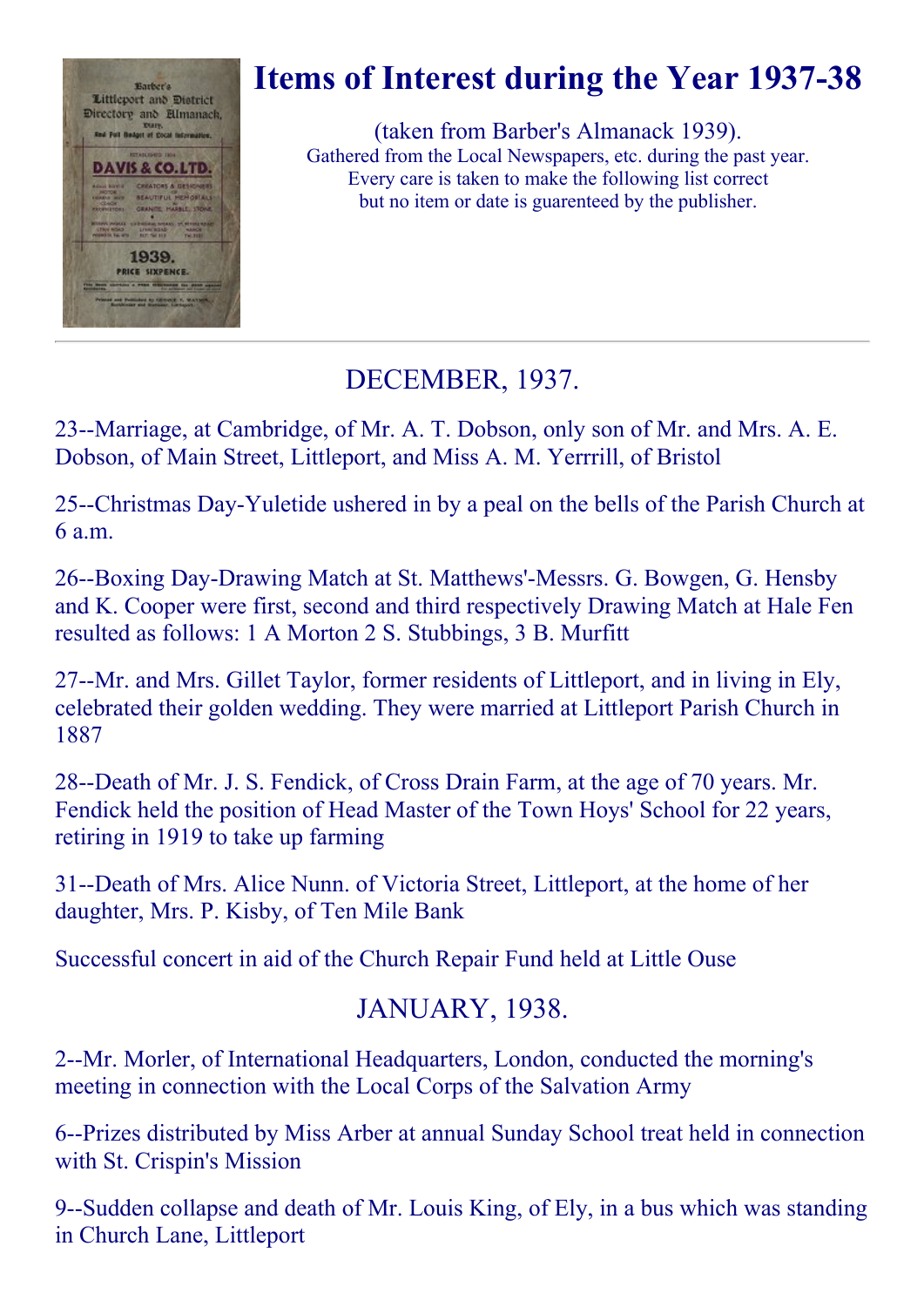10--Monthly meeting of Women's Institute. Miss A. Peake gave a demonstration on the making of sea grass stools

11--Members of the newly formed Littleport branch of the St. John Ambulance Association given instructions in bandage work

Death, at Manea, at the age of 67 years, of Mr. William Walker, a native of Littleport

12--Fire at the home of Mrs. Towler, of Millfield, extinguished by neighbours

About 90 people sat down to a New Year's supper held in St. John's Methodist Schoolroom in connection with the local Christian Endeavour Society

14--£1 10s. collected at Town Infants' School in aid of the Isle of Ely Society for the Blind

15--Marriage, at Tydd St. Giles, of Mr. E. J. W. Gates, only son of Mr. and Mrs. J. W. Gates, of Mildenhall Road, Littleport, and Miss H. J. Groves, of Tydd St. Giles

19--Sixty-three children and forty-five mothers attended the annual Christmas Party of the Littleport Maternity and Child Welfare Centre

£12 raised for St. Dunstan's Hostels for the Blind as the result of a Whist Drive and Dance, held at the Grange

Miss Benton (local secretary for the National Society for the Prevention of Cruelty to Children) received a letter expressing thanks for Littleport's contribution to the funds of the Society in 1937

20--Annual dinner of Littleport Constitutional Club. There was an attendance of no less than 150

23--Sudden collapse and death in the High Street Baptist Church, Old Basford, Nottingham, of Mr. Fuller Stebbings, a native of Littleport. He was 74

24--Billiards-J. Lofts defeated J. B. Morgan in the final of the Greene King Challenge Shield handicap competition at the Constitutional Club

25--Presentation made to Miss Ruth Lincoln by members of the Littleport "Imps" to mark the occasion of her coming marriage

Death, at Addenbrooke's Hospital, of Mr. W. J. Paxton, of Parsons Lane, Littleport

26-Juvenile Odd Fellows, with their parents, entertained by the Little-port "Hereward" Lodge. The guests numbered about 260

Twenty-first birthday of Miss Gladys Gotobed, eldest daughter of Mr. and Mrs. A. H. Gotobed, of High Street, celebrated at a party at her home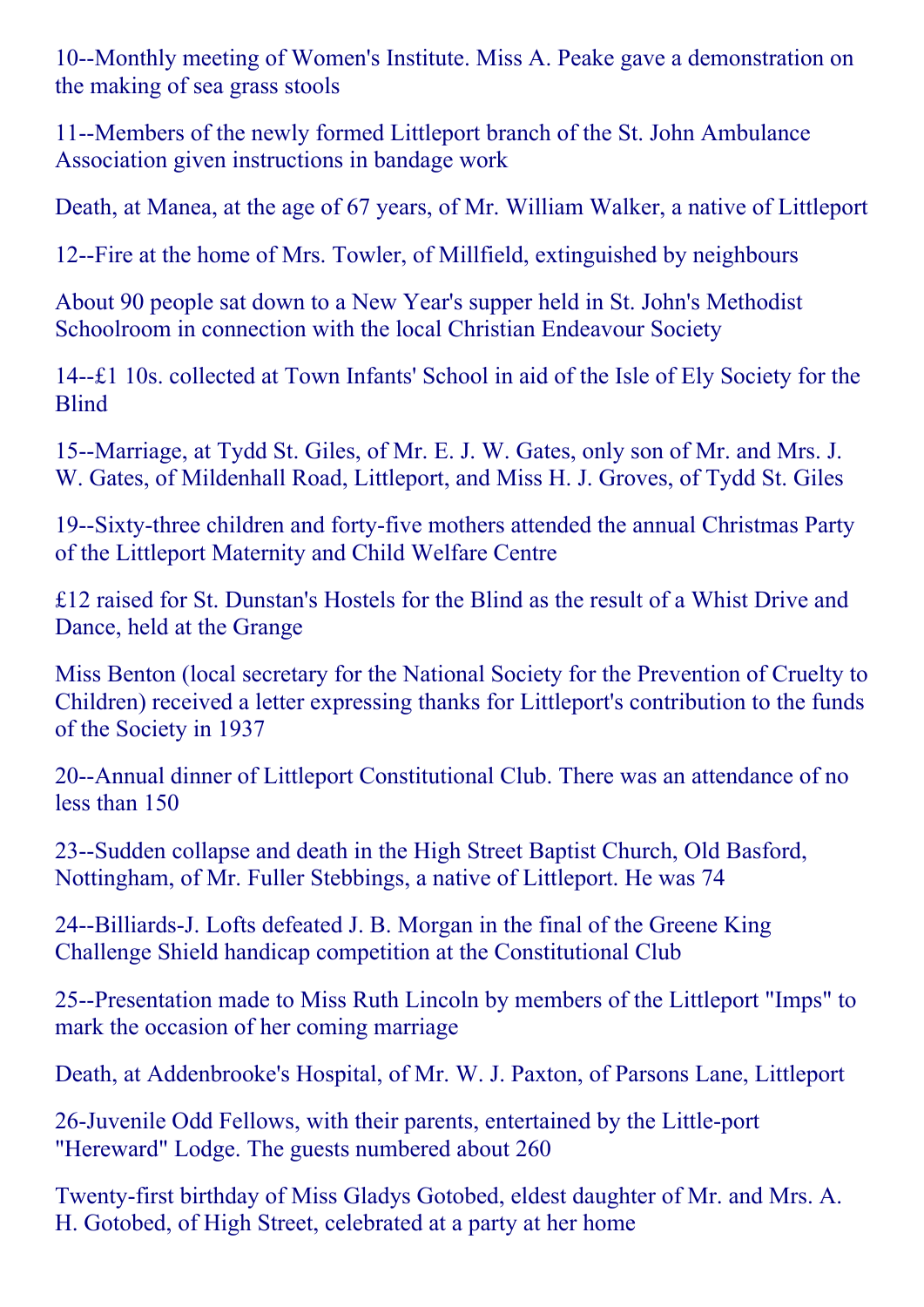28--Visit of Barnado Musical Boys to Littleport. The net proceeds amounted to £25/19/9

30--31-Golden Jubilee celebrations of the Littleport Corps of the Salvation Army

31--Miss Joan Murfitt gained a certificate for Pitman's Shorthand, Primer 1.

# FEBRUARY, 1938.

2--Marriage, at the Parish Church, of Mr. John Carruthers, of Garlieston, Scotland, and Miss Ruth Lincoln, second daughter of Mr. and Mrs. George Lincoln, of Granby Street

3--Death of Lady Hiam

4--Annual meeting of the Bowls Club. Mr. Pilkington, the winner of the Club's singles competition, was presented with the "Greene King" Challenge Cup

Miss Doreen Stevens gained a certificate for Pitman's Shorthand, Primer 1.

6--Mrs. Gillett, of Christchurch, conducted annual service in connection with the young people's section of the local Corps of the Salvation Army

7--Annual Parish Church meeting. The accounts showed a deficit of  $£10/10/3$ , but compared favourably with the deficit of over £57 at the end of the previous year

Monthly meeting of the Mothers' Union. An address was given by Rev. C. F. T. **Willis** 

Badminton--Hereward Badminton Club defeated a team from Stoke Ferry

8--Annual tea of the local branch of the Women's Conservative Association Annual meeting of the local Maternity and Child Welfare Centre

14--Monthly meeting of Women's Institute. Mrs. Blackwell, of Kennett. gave a demonstration on egg recipes

A new flag of the local Corps of the Salvation Army dedicated

**!!!** 16--The provision of a new swimming pool and the erection of a mortuary discussed at a meeting of the Parish Council

Women's Institute annual party. A presentation was made to Miss E. Morton, who had left the district

18--Death of Mrs. Susan Coe, of West Row, at the home of her daughter. Mrs. J. Flack, of Old Bank, Littleport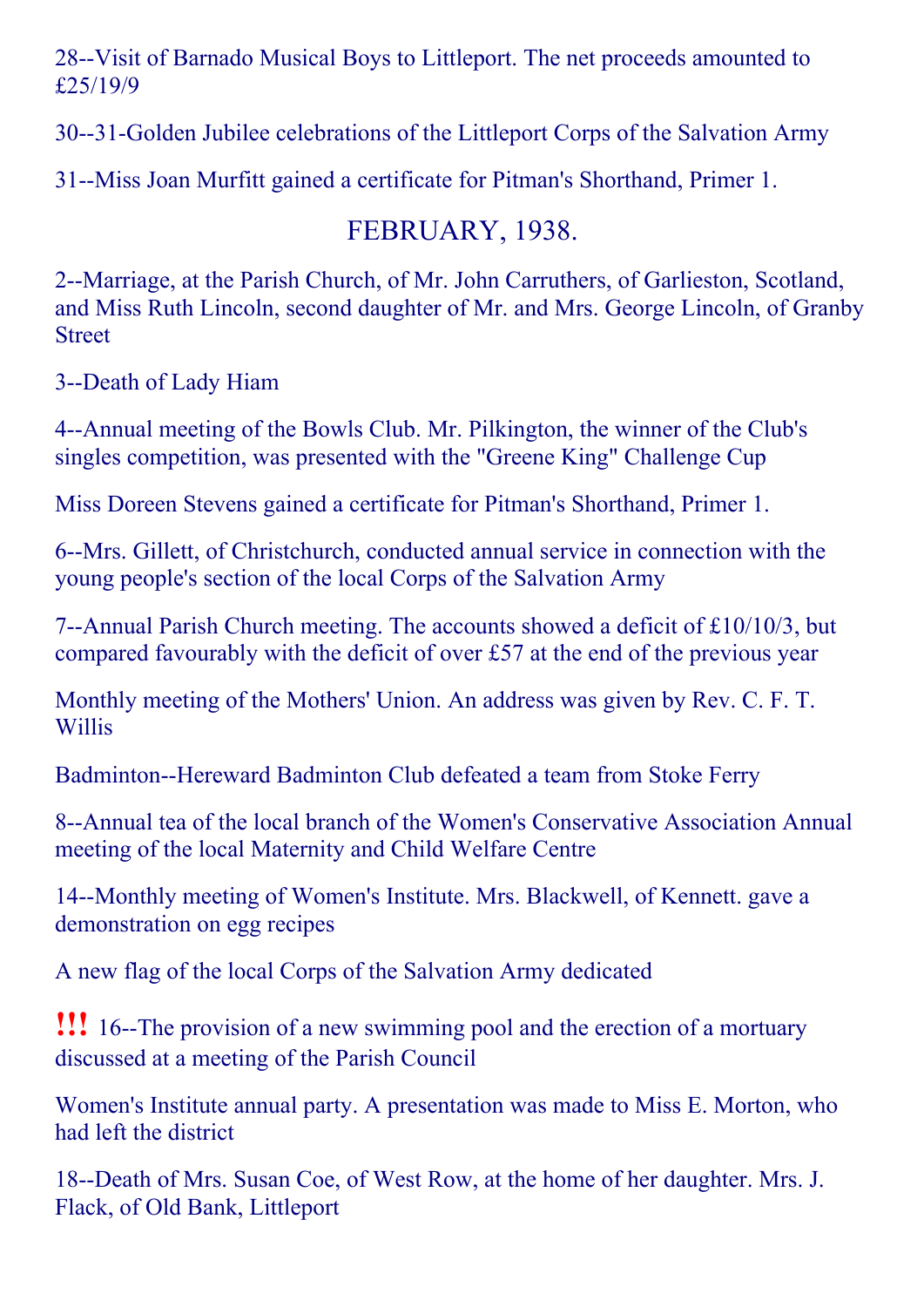Presentation made to Mr. Eric Gates at a supper for members of the Victoria Street Methodist Church Choir, to mark his recent marriage

19--A flower day, in connection with the Self-Denial Appeal of the local Corps of the Salvation Army, realised £2/16/4

20--Mr. C. P. Francis, a motor-cyclist, of Bulldog Bridge Farm, involved in a collision with a car driven by Mr. Carman Howe, of Old Bank. Mr. Francis sustained a fracture to his right ankle

Death of Mrs. Jary wife of the Rev. R. J. A. Jary (Rector of Tydd St. Giles). She was a former resident of Littleport

!!! The six sons and three daughters of the late Mr. and Mrs. J. Cross, of Littleport, met together at the Victoria Street Bakery for the first time in 34 years

23--Annual meeting of Little Ouse Cricket Club

24--Successful concert held at Little Ouse, organised by the Church entertainment committee

25--Dominoes-Shield presented by Messers. Hall, Cutlack & Harlock won by G. Rogers at the Constitutional Club

27--Death, at Addenbrooke's Hospital, of Mrs I. E. Thorley, wife of Mr P. E. Thorley, of Friars Way.

28--Death at his home in Cambridge, of Sir Frederick Hiam, at the age of 66 years

House to house collection made by members of the St John's and Victoria Street Methodist Churches on behalf of the National Children's Home and Orphanage, realised £l0 15s.

## MARCH, 1938.

1--Death, at Addenbrooke's Hospital, of Cedric Youngs, 10-year-old son of Mr. and Mrs. G. W. Youngs, of Hempfield Place

4--Miss Olive Chapman gained a final certificate for the complete theory. of Pitman's **Shorthand** 

**!!!** 5--Property belonging to Messrs. J. W. & T. R. Morton, of Westlands, and situated near the Three Horse Shoes, Wisbech Road destroyed by fire. The damage was estimated to cost nearly £500

7--Annual meeting of Littleport "Hereward" Lodge of Odd Fellows. It was revealed that the past year had been one of uninterrupted progress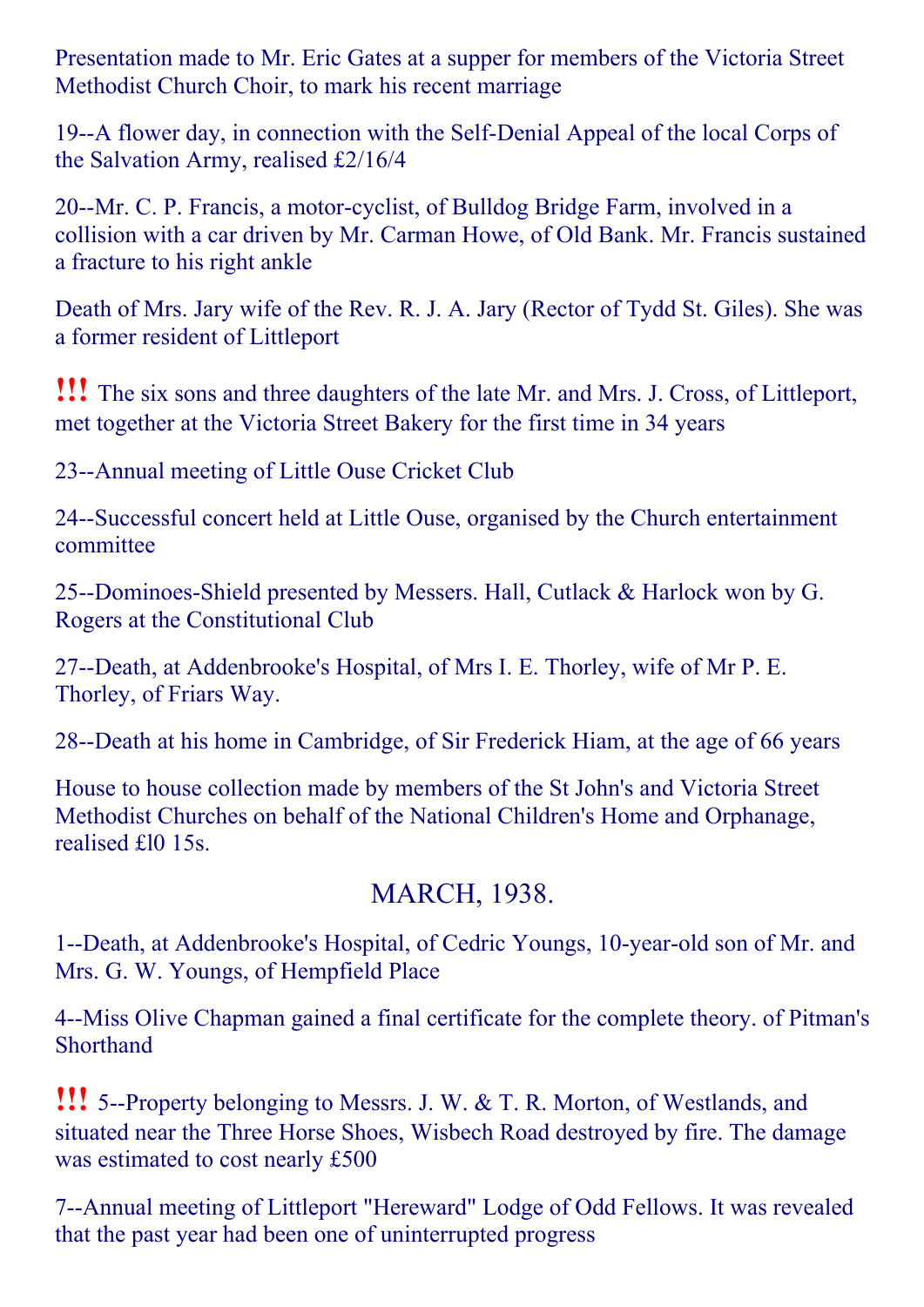Annual meeting of Littleport Butchers' Cricket Club

Death of Kenneth Victor Milson, 16-year-old son of Mr. and Mrs. Horace Milson, of Kenny Hill, formerly of Littleport

10--Six-year-old Ronald Elmore, of 67, Ely Road, involved in a collision with a motor van. He sustained a fracture of the left leg

11--R. Osborne won the "Joe Lofts" Darts Challenge Cup at the Black Horse Inn, Black Horse Drove

Darts--A cup, presented by Mr. J. A. de Rothschild, M.P., won by C. Baker at the British Legion Club

**!!!** 14--Women's Institute members' night. Mr. R. Rigby (organiser of Air Raid Precautions for the Isle of Ely), gave a talk

19--First show of the Littleport and District Canine Society held in the Corn Exchange, Ely. There were nearly 200 entries

Recruiting Meeting, held in connection with "B" Company (Ely) 1st Battalion Cambs. Regiment in the Constitutional Hall, poorly supported

27--The Rev. Leonard Simpson, who had recently returned to England from India, preached at St. John's Methodist Church

30--Annual presentation of prizes won by members in the various games competitions at the British Legion Club. It was revealed that Mr. J . Sparrow had won both billiards handicap competitions

#### APRIL, 1938.

1--Football-Town Boys' School defeated Hilgay Boys at Hilgay in the semi-final of the Littleport Charities Cup competition

2--The local Liberals Tennis Club raised  $£5$  for their funds by means of a Jumble Sale

2-3--Visit of the famous Croydon Citadel Salvation Army Band to Littleport

4--Annual meeting of Littleport Town Lands Charity.

Darts--The Black Horse Darts Club defeated a strong team from Littleport

**!!!** 5--First lecture for A.R.P. volunteers held in the Town Hall. It was revealed that there were over 70 volunteers for service

6--Alderman T. Peake, D.L., J.P., returned to the bench with his fellow magistrates at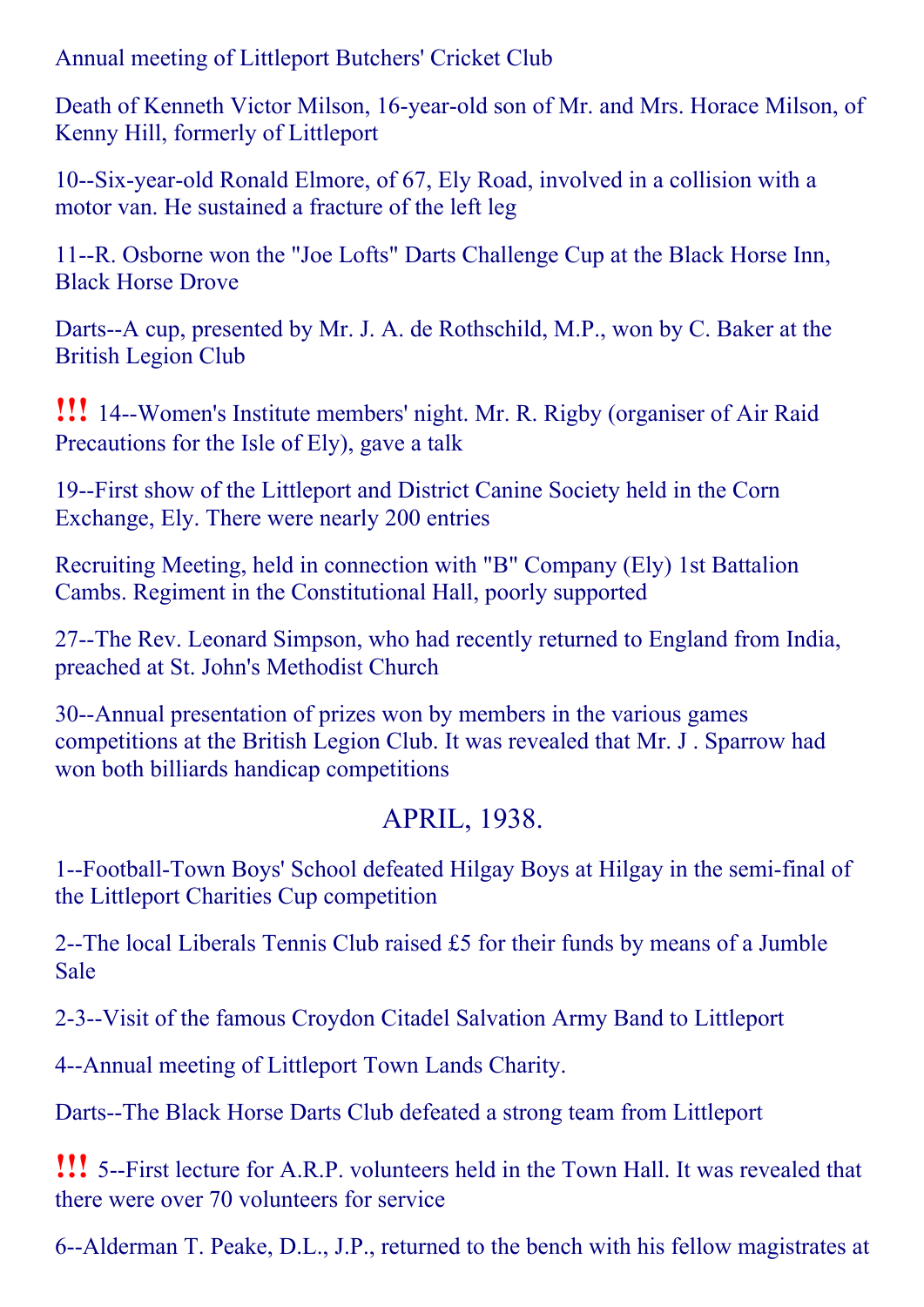the Isle of Ely Quarter Sessions, having completed his term of office as High Sheriff of Cambs., Hunts., and the Isle of Ely

8--At the recent examination held at Cambridge in connection with the Associated Board, Royal Schools of Music, Helen Kaplin, a pupil of Mrs. R. R. Cross, passed with full marks in Grade IV. Rudiments of Music

!!! Sudden outbreak of fire at the Empire Cinema. It was estimated that the damage done would cost over £700 to rectify

10--Special Services in connection with Mothers' Day held by the local Corps of the Salvation Army

11--Monthly meeting of Women's Institute. A collection of eggs was made for Addenbrooke's Hospital

12--Annual meeting of Littleport Women's Conservative Association. A balance in hand of over £28 was revealed

!!! More A.R.P. workers enrolled for Littleport

13--Annual meeting of Littleport Amalgamated Friendly Societies Charities' Committee.

It was agreed to hold the next church parade on Sunday, July 24th, 1939

15--Good Friday-Rev. E. J. Toase (Rector of Benwick), conducted the special service held in the Parish Church Service of Song entitled "Peggy and Billy," held in Victoria Street Methodist Church

Salvationists from March visited the local Corps of the Salvation Army

16--Death of Mr. Bertram Mills, the famous showman and circus proprietor. He was recently adopted as prospective Conservative candidate for the Isle of Ely

17--Easter Day-Special speaker at the Gospel Hall was Mr. Mullenden, of Lowestoft

18--Easter Monday-Members of the local corps of the Salvation Army paid a return visit to March.

20--Annual meeting of Parish Council Alderman T Peake D L J P agreed to fill the office of chairman for yet another year

21--Death, in a London nursing home, at the age of 98 of Mrs Elizabeth Garner, an old inhabitant of Littleport

22--Death, at Bury St. Edmunds, at the home of her grand-daughter of Mrs. Deborah Parsons, at the age of 74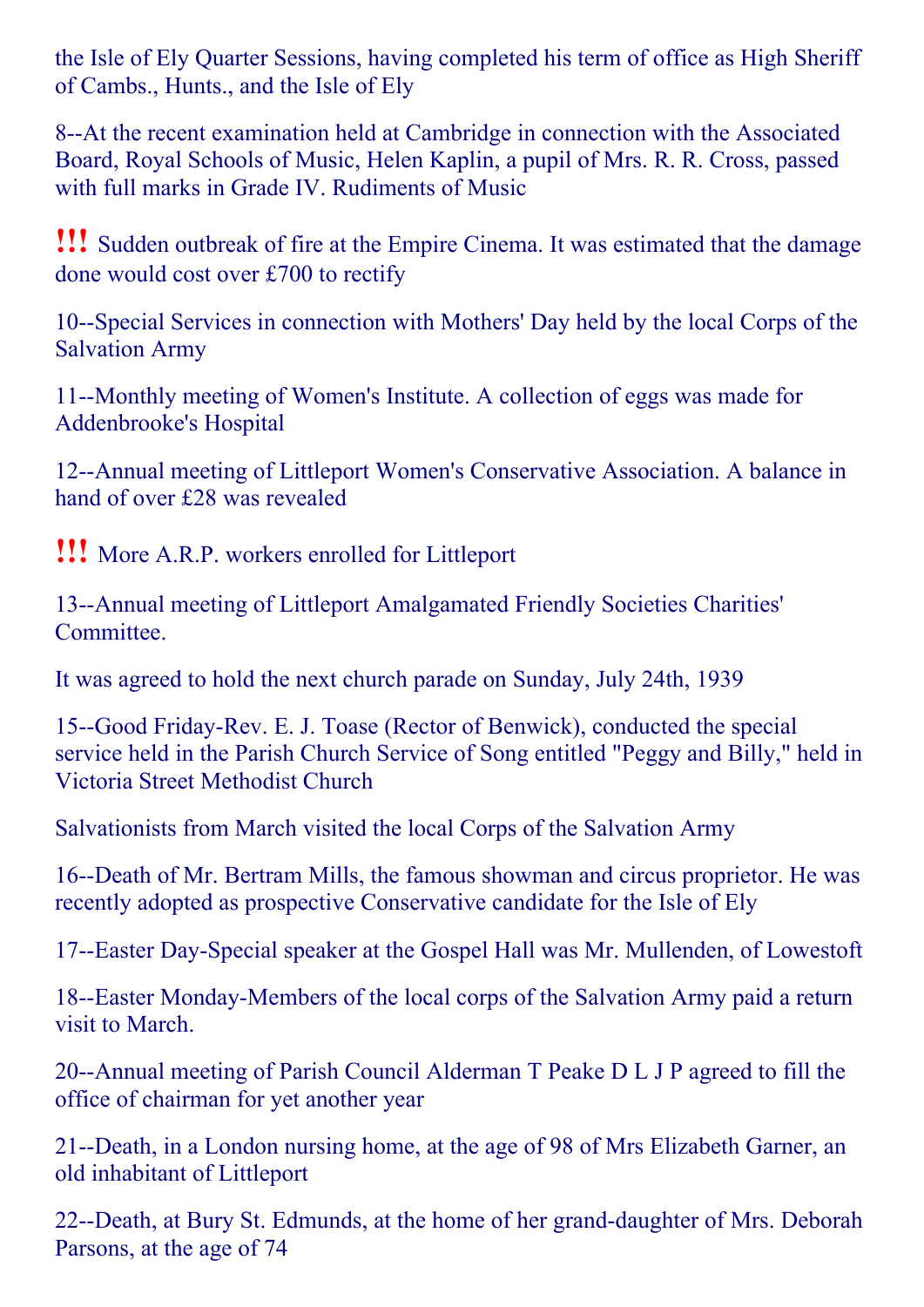Miss Edith Hannent gained a certificate for Pitman's Shorthand, Primer 1.

23-Football-Town Club defeated Mai-ham R.A.F, in final of the Wimbotisham Hospital Cup

24--Rev. C E Gentle, of Louth, Lincs, formerly Methodist Minister of Littleport, preached at St John's Methodist Church

25--Billiards-"Henry Thompson" Cup won by C. Easey at the Constitutional Club

**!!!** 28-First of a course of eight lectures on air raid precautions for the Fire Brigade and St. John Ambulance Brigade given at the Town Hall

30--Members of the local St. John Ambulance Brigade attended a County Ambulance parade, held at Ely

#### MAY, 1938.

1--Anniversary services of St. John's Methodist Church. The Rev. Howard Jackson, B A , former Minister of the Ely Methodist Circuit, was the special preacher

4--About £8 was the result of a Jumble Sale organised by members of the Women's Institute

7--Football-Isle Schools' Cup, final. Littleport Boys v. March Boys Match drawn after extra time. It was decided that each school should hold the trophy for six months

Buttercup Day held in Littleport in aid of the Royal National Orthopaedic Hospital

9--Monthly meeting of Women's Institute. Awards won in the Ely handicraft exhibition were presented to Mrs. Barber and Mrs. H. Wilson

Special dedication service held in the Salvation Army Citadel to dedicate the baby daughter of Capt, and Mrs. Seatle

10--Annual meeting of Littleport Nursing Association The chairman referred to the loss the committee had sustained in the death of Mr. William Gotobed and Mr. J. S. Fendick

Billiards--Final of the Trillwood Cup won by T. Sallis at the Constitutional Club

11--Annual meeting of Littleport Swimming Club It was decided to close the clubs bath to the public owing to its unsatisfactory condition.

Successful jumble sale held by Littleport St Matthew's Mothers' Union in aid of the Church fete Messrs H Coleby and M Walker of Littleport qualified to play in the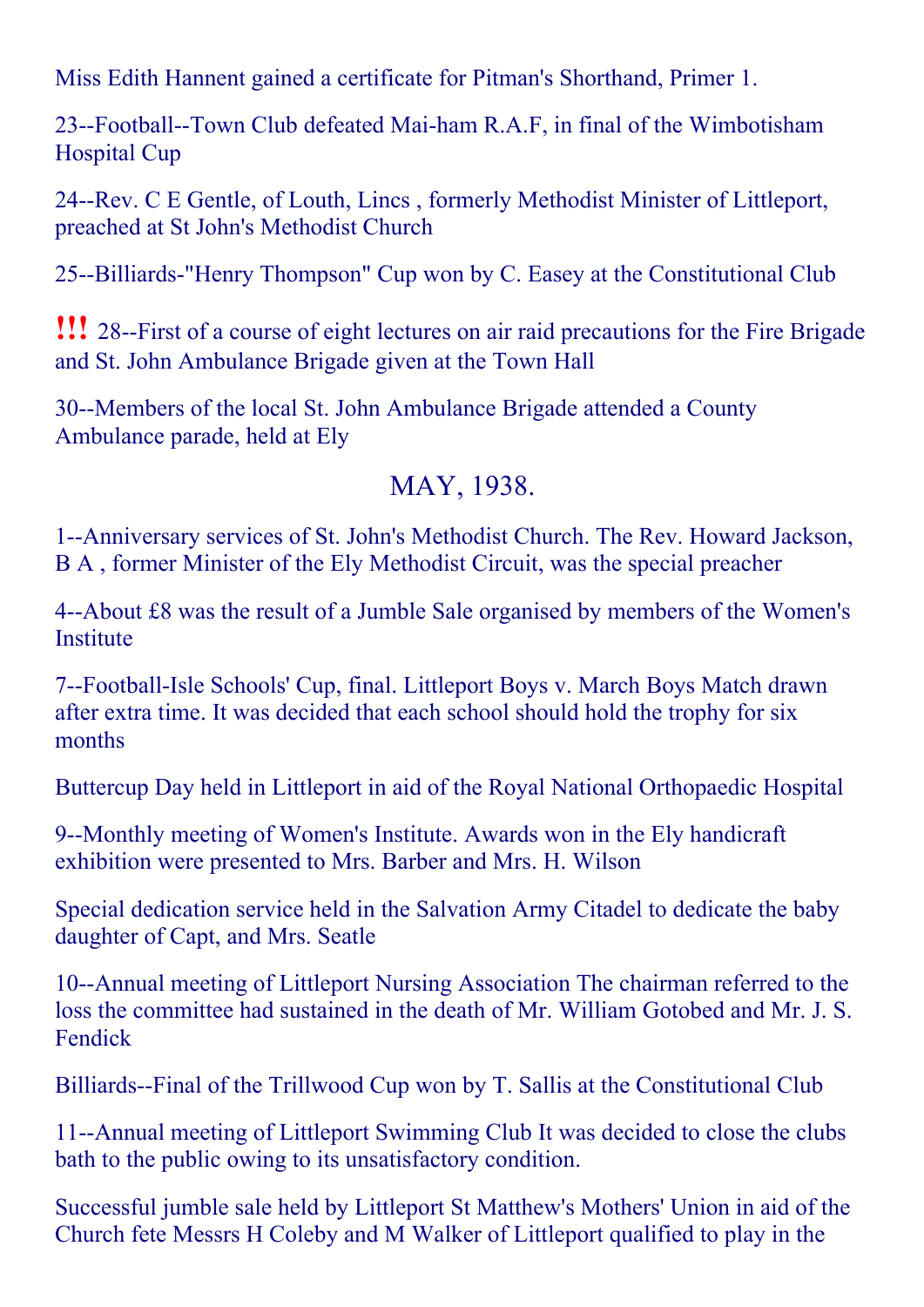second round of the News of the World individual darts championship

14--Football-Creake Charity Shield final Town Club defeated by Camden United (Cambridge) on the occasion of their first appearance in the final round

15--Visit of the Fakenham Temple Salvation Army Band to Littleport

16--Mr Wilfred Lawson of Littleport a lorry driver involved in a serious collision with a car near St Ives Hunts Mr Lawson escaped unhurt but one of the occupants of the car was killed instantly

17--Meeting of Parish Council A long discussion on the proposed new swimming bath took place

18--First annual dinner of Littleport Town Football Club It was revealed that the club had been in existence for 31 years

!!! The band of the 1st Batt Cambridgeshire Regiment visited Littleport to encourage young men to join the Territorial Army

27--Visit to London of six junior members of the British Legion Band, under the charge of Mr J Hawkes deputy bandmaster

28--Death at Addenbrooke's Hospital of Mr Michael Kerridge, of Hope House Littleport

29--Farewell services to Capt and Mrs Searle held in the Salvation Army Hall

31--Master Tony Hepher of Bush Farm involved in an accident with an Eastern Counties bus

#### JUNE, 1938.

2--Arrival from March of Capt and Mrs Wilson to take up their duties in connection with the local Corps of the Salvation Army

5--Whit Monday--Enjoyable dance held in the Church Room, Little Ouse

7--Half yearly meeting of Hereward Lodge of Odd Fellows It was proposed to erect a hall and two cottages on a site purchased in Church Lane

!!! Cinema show given on Gas House Green by <sup>a</sup> travelling cinema van in support of the National Government. Over 200 people assembled

10--Death of Mr F W Morgan a former resident of Littleport, at Waltham Cross London

13--Outing of local Butchers' Cricket Club to Luton. A match was played with a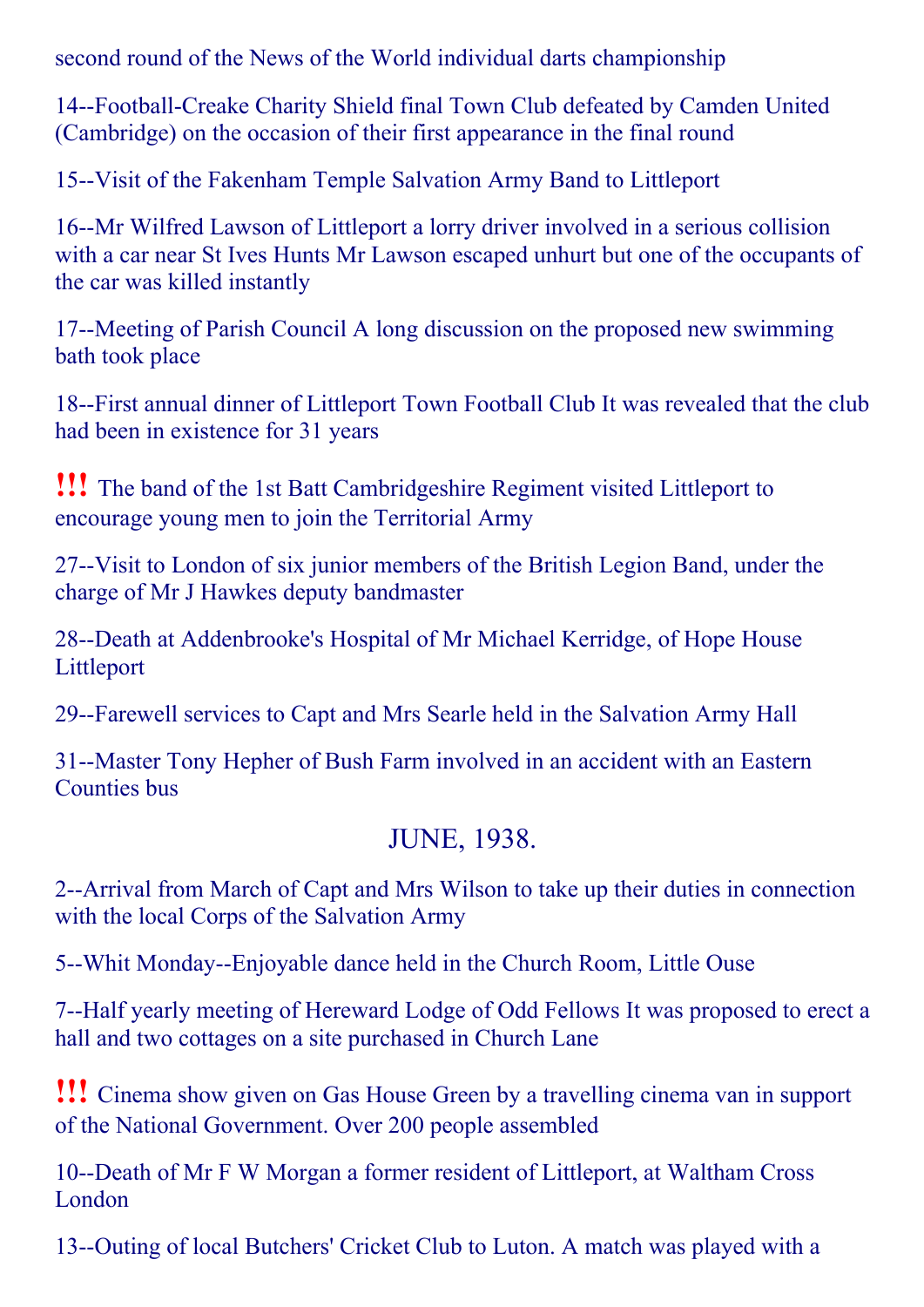Luton club which resulted in a win for Luton Monthly meeting of Women's Institute. A competition for the best bowl of roses was won by Miss Peake

15--Messrs. H. J. & H. G. Martin gained successes in the shire horse classes at the Royal Norfolk Show, held at Hunstanton

17--Mr. Kenneth Pope gained a final certificate for the complete theory of Pitman's Shorthand

18--Visit to the Parish Church of bellringers from Bedford and Stow-Market. Comment was made on the good condition of the bells

**!!!** 22--Meeting of Parish Council. It was agreed that the Council should take over the old swimming bath from the Swimming Club and provide a filter bed so that children could use it

25--Members of the central branch of the Ely Diocesan Association of Bellringers met at St. Matthew's Church

26-Sister blind Lily Payne, of King's Lynn, was the special speaker at the Salvation Army meetings

**!!!** 28--Air Raid Precaution badges and certificates presented to those who had passed examinations qualifying them for various services. Major Gordon Fowler congratulated Littleport on their 100 % membership of A.R.P.

29--Littleport Methodists' annual fete held in the grounds of Mr. & Mrs, J-H. Adams. The opening ceremony was performed by Mrs. Joseph H. Martin, of Black Horse Drove

A ladies' section of the St. John Ambulance Brigade formed in Littleport. Thirty-one ladies were enrolled

30--Death, at Addenbrooke's Hospital, of Mr. Frederick Reynolds, son of Mr. Love Reynolds

Brandon Creek Farm and Cold Harbour Farm, sold by auction by direction of the trustees of the late Rev. John C. Martin, made £25,200

#### JULY, 1938.

1--Sale of 358 acres of land belonging to the late Mr. Herbert Watson realised £18,495

2--Annual outing of Littleport bellringers to Clacton under the charge of Mr. J. Atkins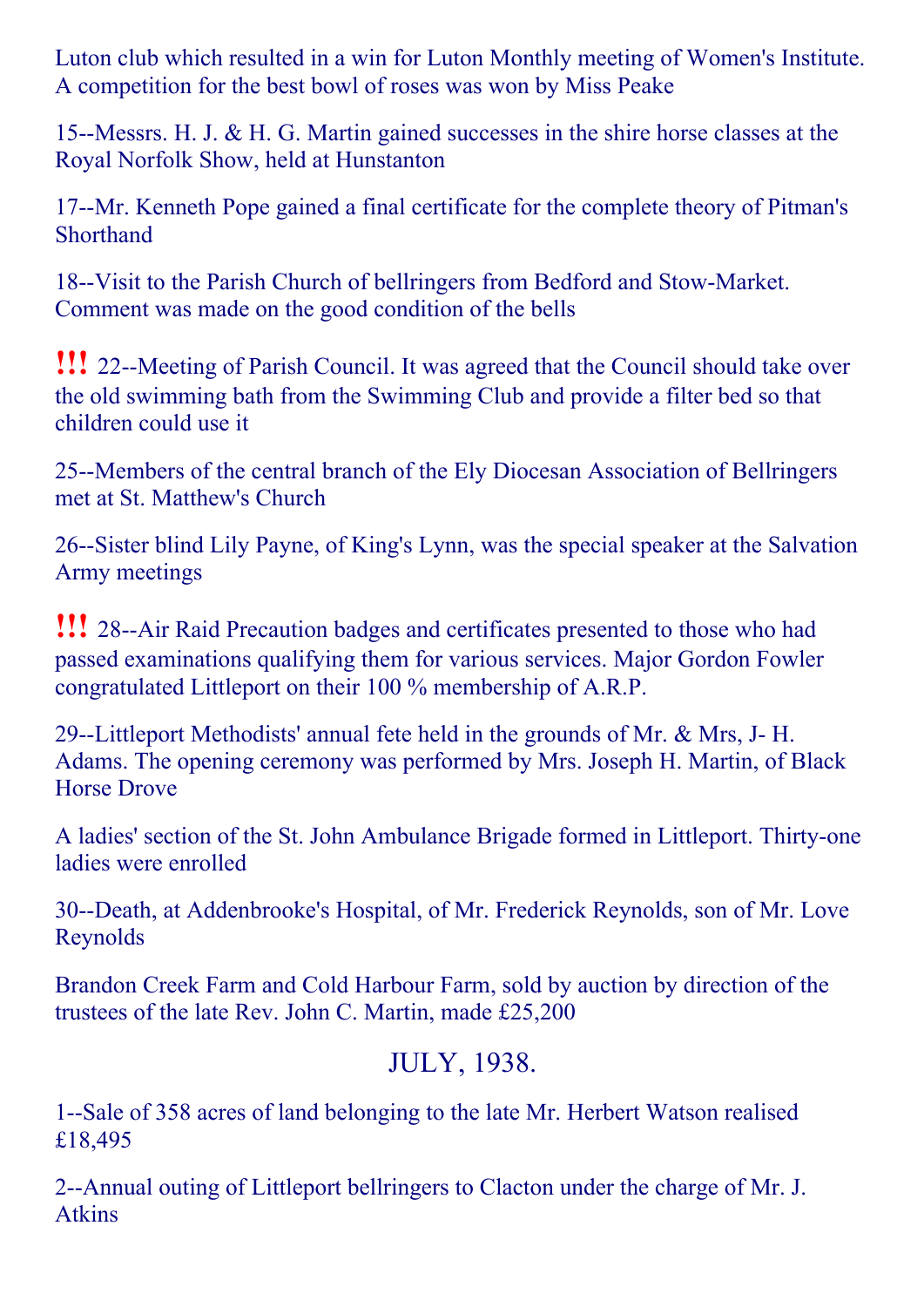3--128th anniversary of St. John's Methodist Sunday School

5--St Matthew's Church garden fete opened by Mrs. Rudduck, of West Mersey, Essex. She was presented with a bouquet by Brenda Howard

Annual outing to Hunstanton of Black Horse Drove Sunday School

8--Presentation made by members of the Little Ouse and Brandon Bank Women's Institute to Miss Denmark, their Secretary, as a parting gift

9--Members of the Snipe and Partridge Outing club spent an enjoyable day at Southend

Miss Lily Thurling and Miss Fairy Dade gained final certificates for the complete theory of Pitman's Shorthand.

10--Annual flower service at the Parish Church. Rev. J. Wallis Vicar of Chesterton, Cambridge, preached

11--Mr. R. W. Cobbin, of Littleport, won the long-distance swim through Ely at a river gala held in connection with the Ely Amateur Swimming club

12--Death of Mr. George Arthur Pimm, of the Old Vicarage, Denver, at the age of 84 years. Mr. Pimm was a former resident of Littleport

13--United Sunday School outing to Hunstanton. The children and parents numbered over 600

16--British Red Cross flag day in Littleport realised £8/12/8

17--Over 50 members of the Littleport British Legion, with the Legion Band, attended the annual County Rally, held at March

18--Death, at Addenbrooke's Hospital, of Mrs. Emmaline Nellie Parker. wife of Mr. T. Parker, of Friars Way

19--Water sports held in connection with Little Ouse Swimming Club highly successful

20--Twenty-three mothers and twenty-nine children of the Infant and Child Welfare Centre enjoyed an outing to Hunstanton

24--Annual church Parade. The collections amounted to  $\text{\pounds}46/5/9$ 

Brigadier Hal Beckitt, Divisional Commander for Norfolk, conducted Salvation Army services.

25--Cricket-Kirkland Cup, final round--Haddenham heavily defeated by Common Acre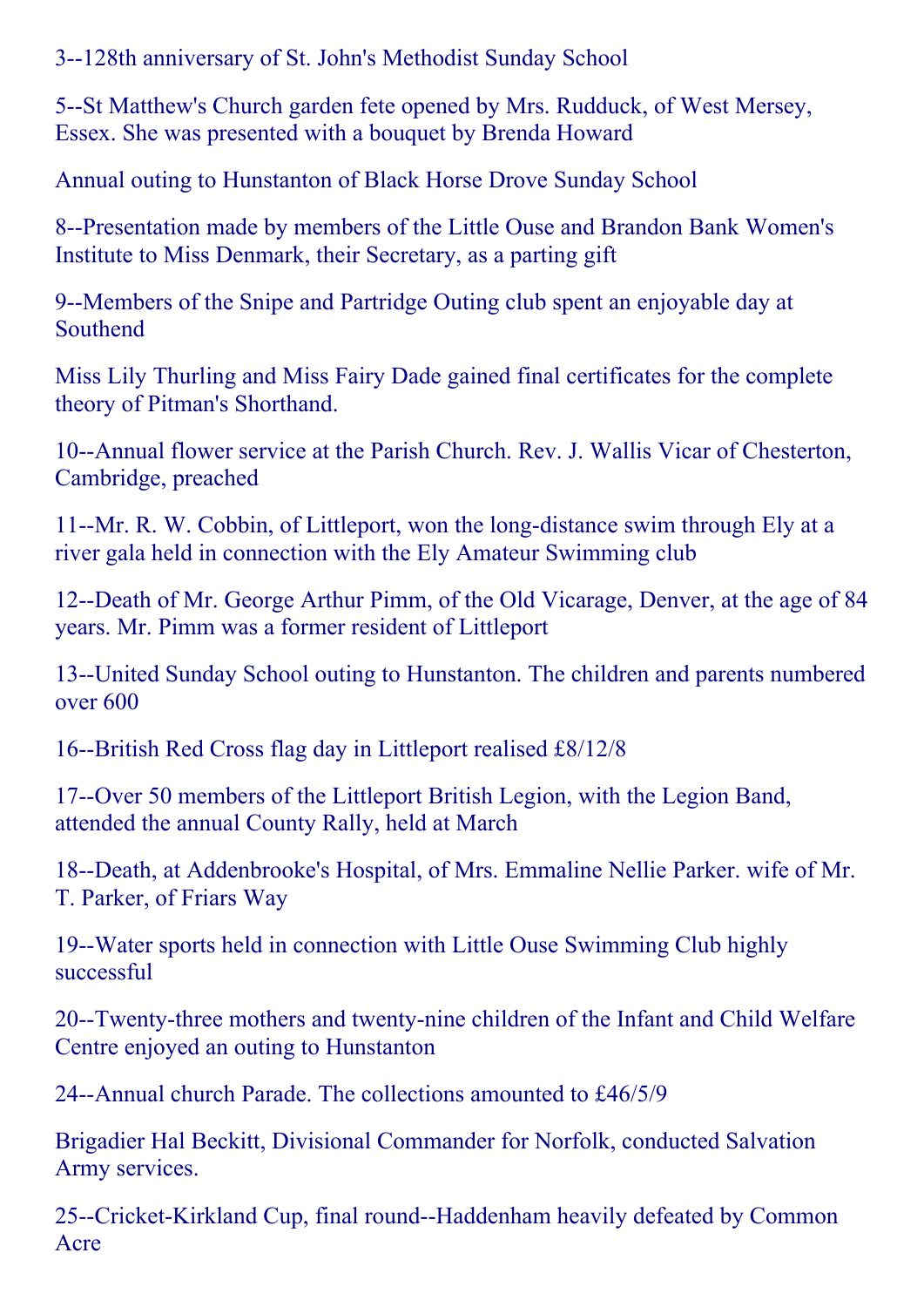26--55th Annual show of the Littleport Horticultural and Foal Show Society. There was a record attendance, a record entry of foals, and a record number of entries in the agriculture and horticultures Sections. The Dog Show, introduced by the Littleport and District Canine Society, attracted nearly 700 entries

27--Angling-The Littleport Challenge Cup, for members of the Littleport Angling Club, won by Mr. W. Leggett Annual water sports, organised by Littleport Swimming Club. witnessed by a large crowd, The Challenge Cup was won by A. C. Leigh (Granta A.S.C.)

29--Mr. A. Spinks, son of Mr. and Mrs. Spinks, of Victoria Street, obtained a first class pass in Chemistry in a recent London University Examination

30--Marriage, at the Methodist Church, Sutton, of Miss Alexandra L. Taylor and Mr. Cecil E, Cox, son of Mr. and Mrs, Horace Cox.

### AUGUST, 1938.

3--Outbuildings, a yard and hay stack, completely burned out at Mr. W. Gilbert's premises at the bottom end of Burnt Chimney Drove

Meeting of Parish Council. Mr. B. Washington was elected to fill the vacancy on the Council caused by the death of Mr. M. Kerridge

5--Mr. W. Sparrow, son of Mr. and Mrs. W. Sparrow, of Wisbech Road, awarded the Diploma of Pharmaceutical Chemistry in a recent London University Examination

Miss D. A. Dade, daughter of Mr. and Mrs. W. H. Dade, of Globe Lane, gained the B.Sc. Degree, London University Examination

9--Hazel Norman, seven-year-old daughter of Mr. and Mrs. S. Norman, of Mill Field, knocked down by a motor lorry and severely injured

11--Death, at Addenbrooke's Hospital, of Mr. Eliza Pepper, of Wisbech Road

Mr. W. Cross, of the Littleport Swimming Club, broke his own record for the 50 yards open scratch race at the Green Plunge Swimming Fool, Royston, by winning the event in 26 3.5 secs.

12--Tragic death of Miss Phyllis May Oakey, of The Crescent, who was accidentally run over by a motor lorry in High Street

16--Death, at Bury St. Edmunds, of Captain Robert Barber, M.C., a native of Littleport. He was 63

**!!!** 19--Mr. A. E. Silcock, of the Crown Inn, while digging potatoes, unearthed one in the exact shape of a bird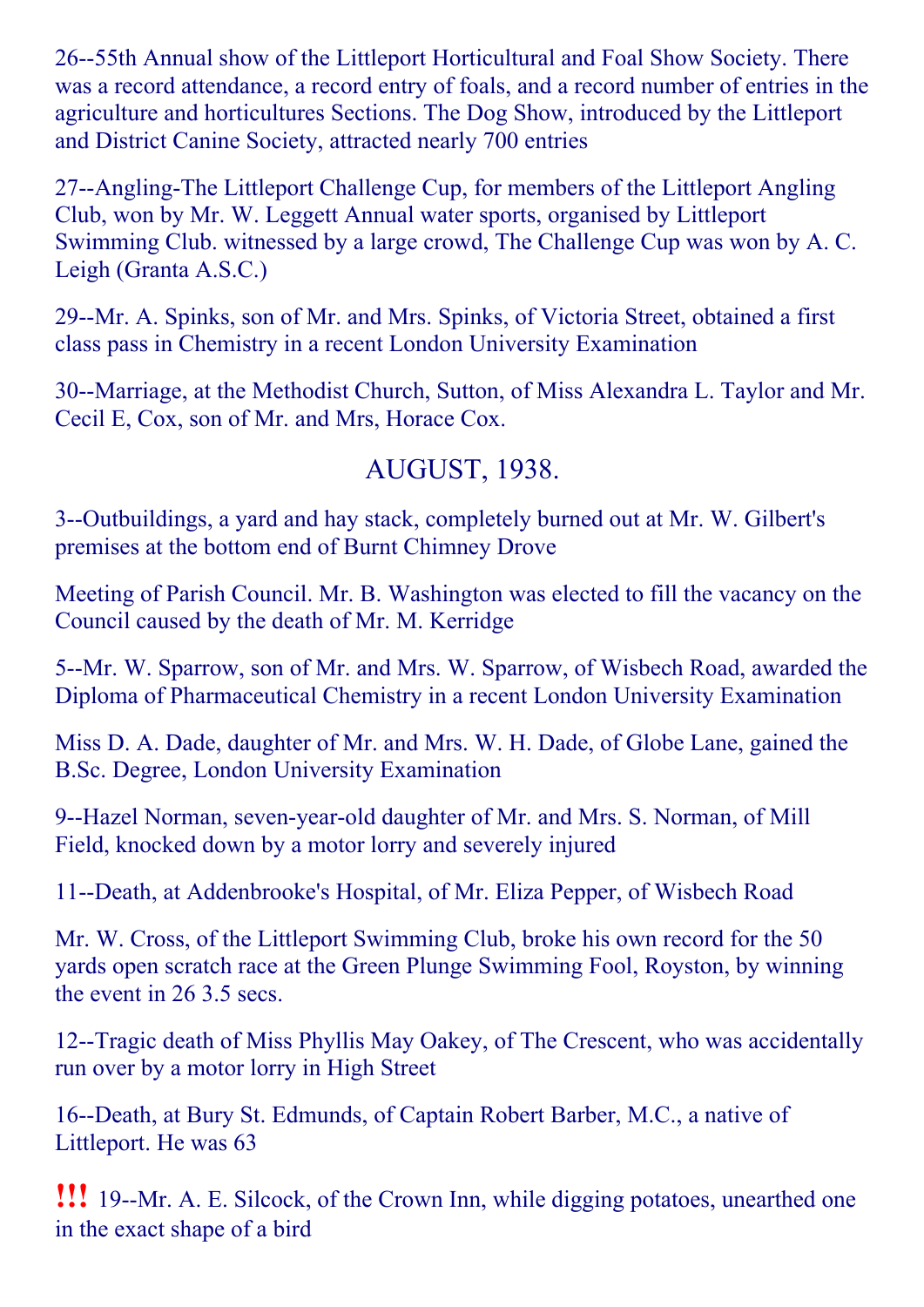25--Swimming-At the Jesus Green Bath, Cambridge, Mr. W. Cross, of the local Swimming Club, gained second place in the 50 yards race for the championship of Cambridge. Fred Hockley, of Littleport, gained third place in the men's open diving event

27--Angling-The Collinson Challenge Cup, fished for at Littleport, won by Soham and District Angling Association

29--Death, at the Bernard Baron Hospital, Papworth, of Mr. Kenneth G. Harwood

30--Special meeting of the Littleport St. John Ambulance Association held for the purpose of forming a brigade

31--Littleport Swimming Club held sports for junior swimmers in the Wisbech Road bath. Girls beat boys in a water polo match by five goals to one

#### SEPTEMBER, 1938.

1--The resignation came into effect of the Rev. N. W. Shelton, M.A., from the living of Littleport St. George. Mr Shelton, who came to Littleport in 1916, left the town to reside with his son, the Rev. R. N. Shelton, at Gawthorpe Vicarage, Dewsbury, Yorkshire

9--The recent geranium day held in Littleport in aid of the Isle of Ely National Institute for the Blind realised £9/9/1

12--Monthly meeting of Women's institute. Mrs. Laws won a competition for making chutney

17--Flag day held in Littleport in aid of the Waifs and Strays' Society. £9/14/0 was collected

21--Parish Council meeting. The question of the provision of a new swimming pool for Littleport deferred for three months

23--Miss Edna Hobbs gained a certificate for Pitman's Shorthand, Primer 1.

25--Visit to Littleport Methodists of Ely Wesley Choir

27--Annual party for old age pensioners given by Littleport Women's Institute. 114 pensioners attended

30--Thanksgiving service held in St. John's Methodist Church to. commemorate the peaceful solution of the international crisis. The Rev. S. Oakley conducted the service

OCTOBER, 1938.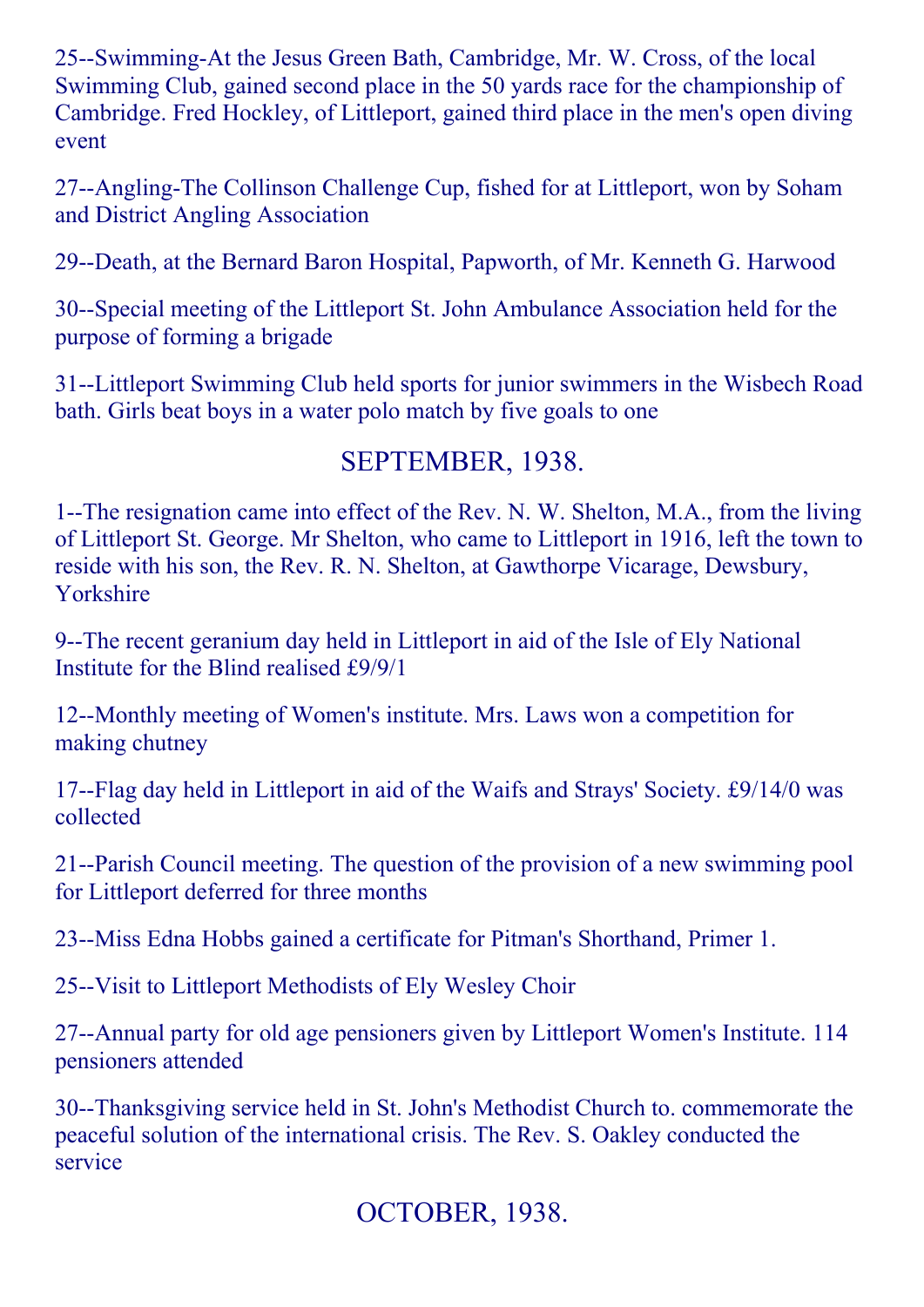2--All Salvation Army services conducted by Major H. Ferguson, of Norwich

5--Meeting of Amalgamated Friendly Societies Charities' Committee, £69 was allocated to various charities

Butchers' Cricket Club held a successful sausage supper at the "George & Dragon" Inn

7--Recent flag day in Littleport for Dr. Barnado's Homes yielded over £14

British Legion Club commenced their winter programme by holding a freak ball billiards competition. The winner was W. Easey

16--Mr. and Mrs. F. Thompson, of 83, Victoria Street, celebrated their golden wedding

Mr. A. Place, licensee of the Granby Hotel, walked to Ely and back for a wager, which he won

17--Darts-"George & Dragon" v. "Plough & Harrow." The "Plough & Harrow" team won

18--Whist drive and dance held in St. Matthew's Institute in aid of the Littleport  $\&$ District Nursing Association realised £2/14/0

25--Visit of Mr. Harry Willett, of London, to the Town Schools. Mr. Willett, who is a native of Littleport, made his annual presentations. The successful scholars were : Boys, Reginald William Scott (watch) ; Girls, Joyce Wilson (watch) ; Infants, Alan Lofts (Meccano Set) and June Pettitt (doll).

Rev. S. Oakley conducted a lantern lecture on China in High Street Methodist Church

27--Darts competition played at the "George  $&$  Dragon" Inn in aid of St. Dunstan's Institute for the Blind. The winner was Mr. N Wilson

29--An express train crashed into a lorry belonging to Messrs. Goddard  $&$  Peake and driven by Mr. Jack Padgett, of Camel Road, at a level crossing situated at Third Willow Row Drove. Mr. Padgett was seriously injured and the driver and fireman of the train were badly burned by naming petrol. The accident occurred in thick fog

British Legion jumble sale. The winners of the darts competition were : ladies, Mrs. S. Simpson ; gentlemen, Mr. R. Murfitt

30--Farewell services at the Salvation Army Hall to Capt, and Mrs. Wilson

NOVEMBER, 1938.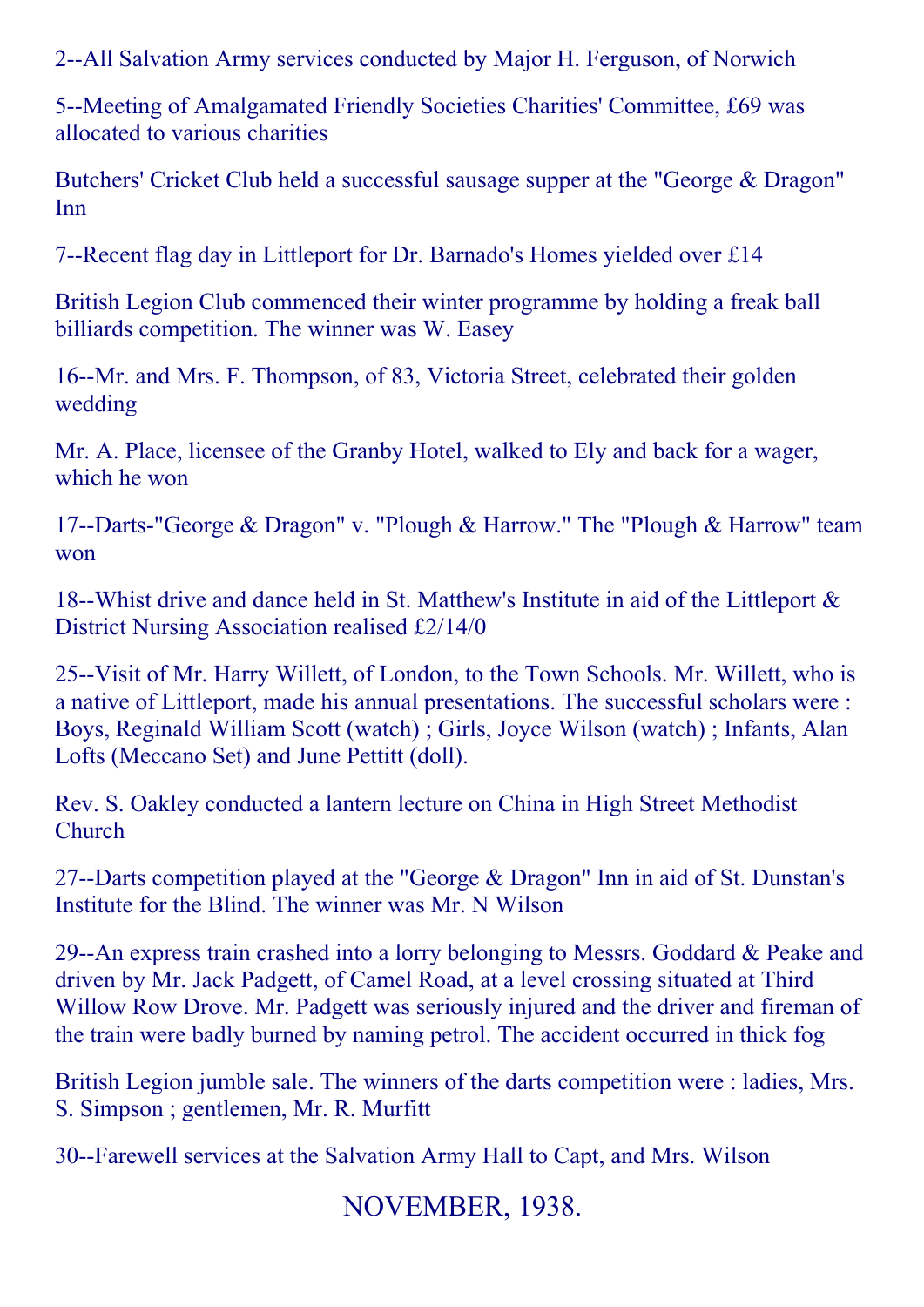1--Members of Littleport Women's Institute were present at the Autumn group meeting held at Pymoor

2--Young People's Rally held in the Constitutional Hall. The speaker was the Rev. J. E. H. Liebenrood, M.A., Vicar of Christ Church. Bromley

3--Messrs. W. Gilbert, J. J. Porter, Jack Wilson and F. King, all of Littleport, won prizes in connection with the regional beet com-petition organised by the Ely Beet Sugar Factory

4--Major and Mrs. Puddicombe, the new Salvation Army officers, took up their duties in Littleport

5--Tragic death of Mr. Isaac Crane Taylor, of Wood Fen Farm, Littleport. He was accidentally shot while out hunting.

Poppy day collections exceeded last years' record total

6--United Armistice service of remembrance held in the Parish Church The British Legion Band and over 60 ex-Service men took part in a special Armistice service held in St. Matthew's Church

!!! Dedication of an electric blower for the organ at the evening service held in St. John's Methodist Church. It was the gift of the family of the late Mr. and Mrs. Gotobed, of Stanley House

9--Special meeting in connection with Addenbrooke's Hospital held in the Constitutional Hall. It was revealed that Littleport was the greatest contributing area

10--Lantern lecture given in St. John's Methodist schoolroom on "The Charm of Cambridge"

11--Armistice Day-Solemn observance of the Two Minutes' Silence in Littleport

14--Monthly meeting of Women's Institute. Mrs. J. Laws gave a demonstration on how to make oatmeal biscuits

Presentation made to Mr. B. Lofts by members of the Constitutional Club to mark the occasion of his forthcoming marriage

15--Marriage, at Hilgay, of Miss J. M. Lewis, of Modney Bridge, and Mr. Bertram A. Lofts, of Littleport

15--Dinner held at the Cafe Marguerite in connection with the Littleport "Friend-in-Need" Lodge of the L.O.A.S.

First annual meeting of the Littleport centre of the St. John Ambulance Brigade revealed a balance in hand of £40/10/10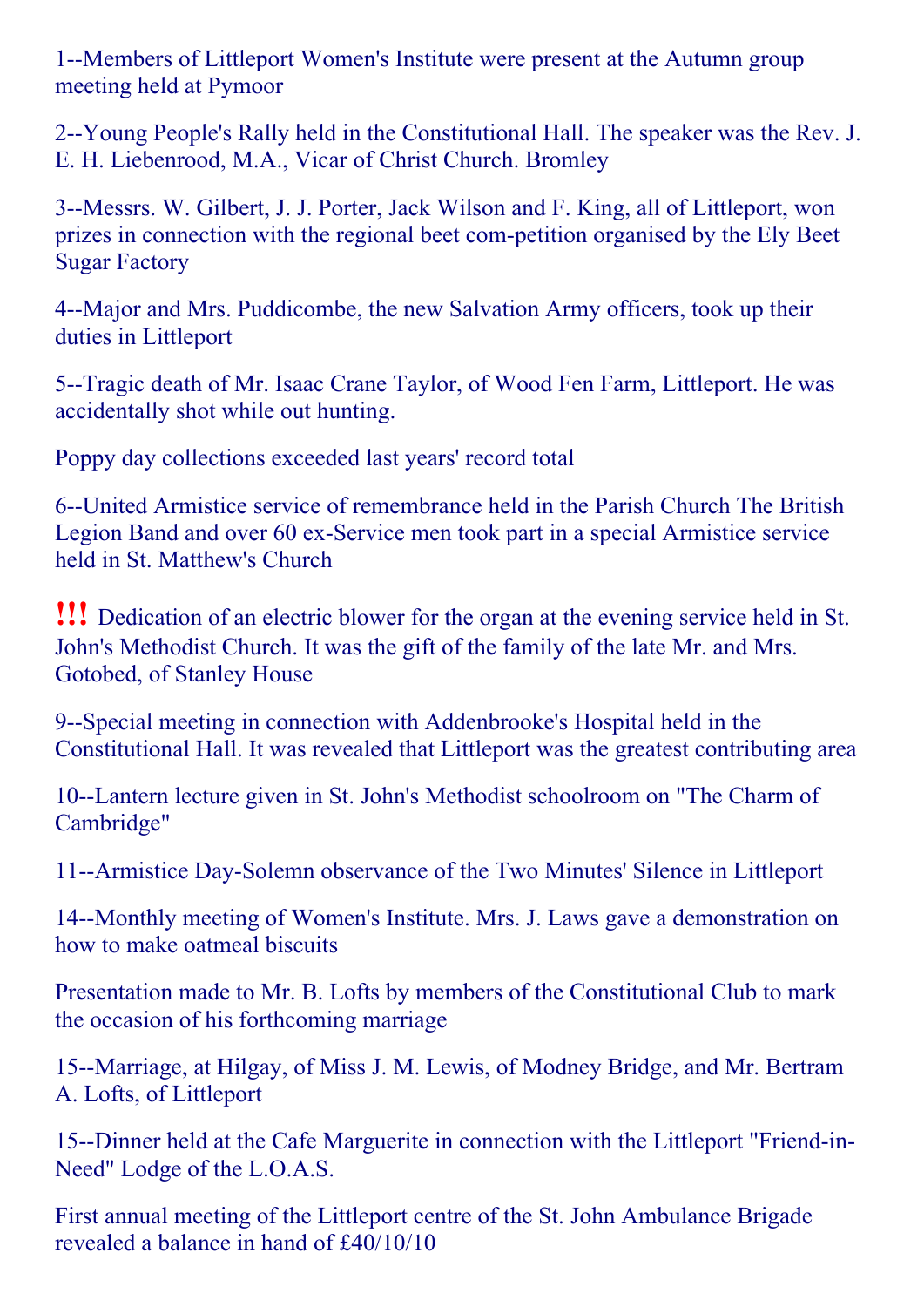16-Fish supper held in St. John's Methodist schoolroom in aid of the Dairy Houses renovation fund

Annual Meeting of Littleport Horticultural and Foal Show Society. The meeting stood in silence for a moment in memory of the late Mr. J. S. Fendick

!!! Meeting of Parish Council. It was decided that four corner street lamps should be kept alight until midnight

19--Special meeting of the two lodges of the R.A.O.B. held at the "Plough  $\&$ Harrow" to make presentations to Bro. D. Chambers for his services to both lodges as minstrel

23--Annual dinner of the Cutlack Lodge of the R.A.O.B.

24--Rev. S. Oakley gave a lantern lecture in the schoolroom at High Street Methodist Church on "How London's underground railways are made"

**!!!** 25--Mrs. Wilson, of the "George & Dragon," and Mr. Jordan, of the Crescent, gathered good crops of late raspberries.

29--Social and entertainment held at the Cafe Marguerite to welcome Mr. E. M. Keatinge (National Conservative Candidate for the Isle) and Mrs. Keatinge

30--Marriage, at Welney Church, of Mr. W. R. Clift, youngest son of Mr. and Mrs. J. W. Clift, of Dairy Houses, and Miss M. Scott, of Suspension Bridge

#### DECEMBER, 1938.

1--It was revealed that the Rev. J. K. C. Payne, Vicar of Gorefield, had been appointed Vicar of the Parish of Littleport, in succession to the Rev. N. W. Shelton

Death, at her home in Wellington Street, of Miss Caroline Eliza Cheeseright, at the age of 80 years. She was a member of one of the oldest Littleport families

3--The East Anglian Brass Band Association held their annual quartet contest in the Constitutional Hall. Two quartets comprised of Littleport boys gained first and second prizes in the boys' section. The boys were trained by Mr. J. Hawkes

Marriage, at Welney Church, of Mr. H. Watson, of Hundred Foot Bank, Welney, and Miss Olive Martin, daughter of Mr. J. H, Martin and the late Mrs. Martin, of The Crescent, Littleport

5--Half-yearly meeting of the Hereward Lodge of Odd Fellows. Bro. A. Willett was presented with a jewel for obtaining the highest number of members in the Wisbech district during 1937